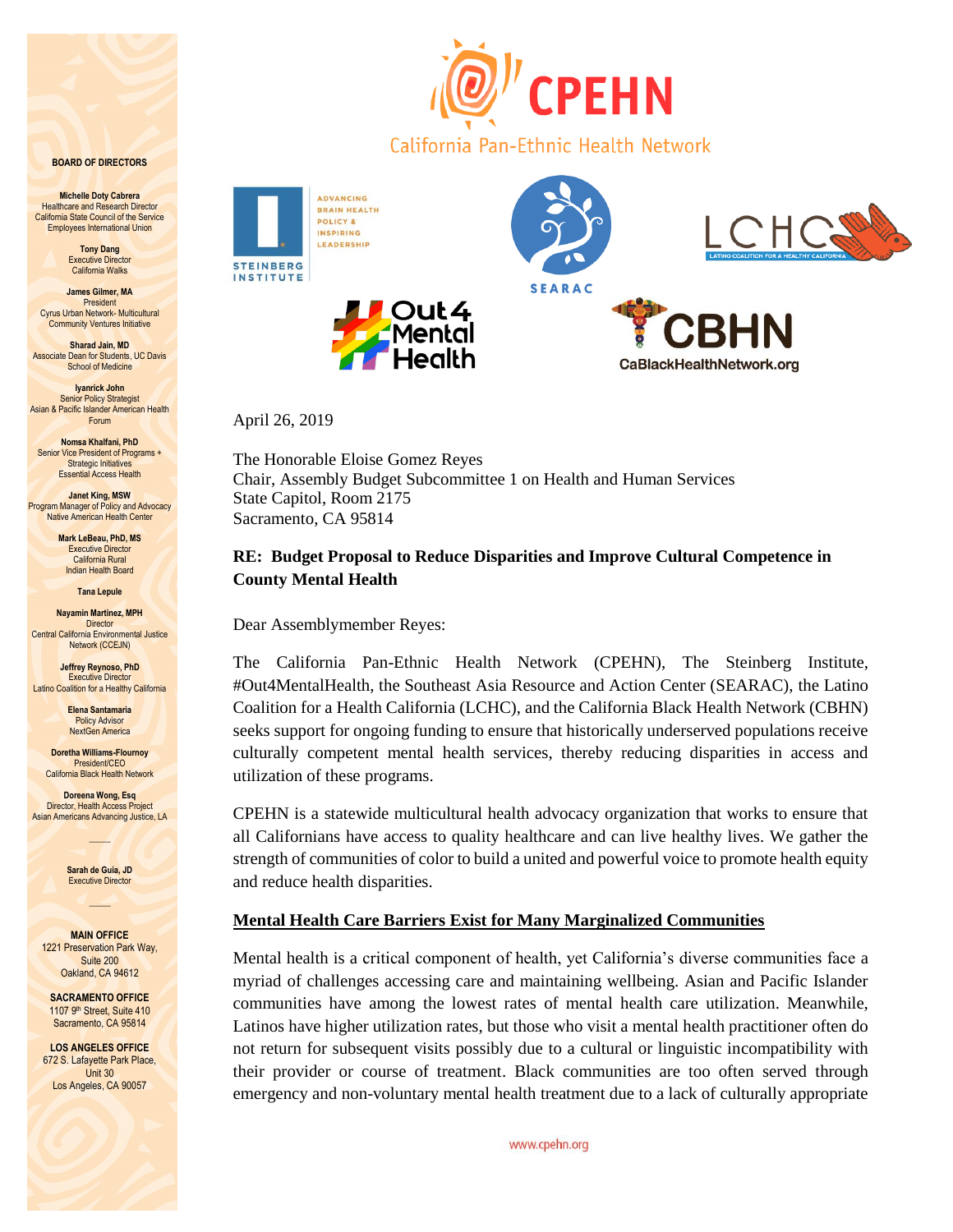prevention and early intervention. LGBTQ communities have historically encountered a biased mental health system that has failed to recognize their humanity.

The Mental Health Services Act (MHSA), passed by California voters in 2004, specifically identified improved access to and quality of care for racial and ethnic communities as a primary goal and dedicated resources for this purpose. Since that time, California counties have been tasked with designing mental health programs and services that meet the needs of diverse local communities. In addition, Medi-Cal provides mental health care to low-income consumers through both health plans and counties.

However, recent data demonstrates that mental health disparities statewide are not improving, and that consumers continue to face significant barriers or poor care based on race, ethnicity, language, or sexual orientation.

## **Existing Regulations Need Strengthening to Support County Progress**

Under existing regulation, county mental health programs are required to develop and submit cultural competence plans to the Department of Healthcare Services (DHCS) every three years. These plans do not always set forward-looking goals for disparities reduction or include community-defined strategies. In addition, the MHSA Administrative Fund (MHSF) dedicated to the planning and implementation activities related to county mental health programs- currently has a surplus balance of over \$120 million. Although some county mental health plans have made efforts towards developing culturally and linguistically competent services, it is imperative that all counties be supported in this critical effort.

Further, CPEHN has learned that some of the main obstacles counties face in serving diverse communities are:

- 1. Need for technical assistance and training from disparities reduction experts;
- 2. Need for better data and assistance with analyzing data and implementing data-driven strategies;
- 3. Lack of collaboration between counties and other entities, such as community-based organizations and schools, to develop and test innovative approaches to reducing mental health disparities.
- 4. Lack of statewide oversight and accountability.

## **There Are Success Stories to Replicate**

While many counties have struggled to implement programs and evaluation methods to reduce disparities, there are success stories.

 **Napa County:** For example, Napa County recognized the importance of an investment in technical assistance and partnered with consultants with expertise in cultural competence, stakeholder engagement, and trauma-informed care to assist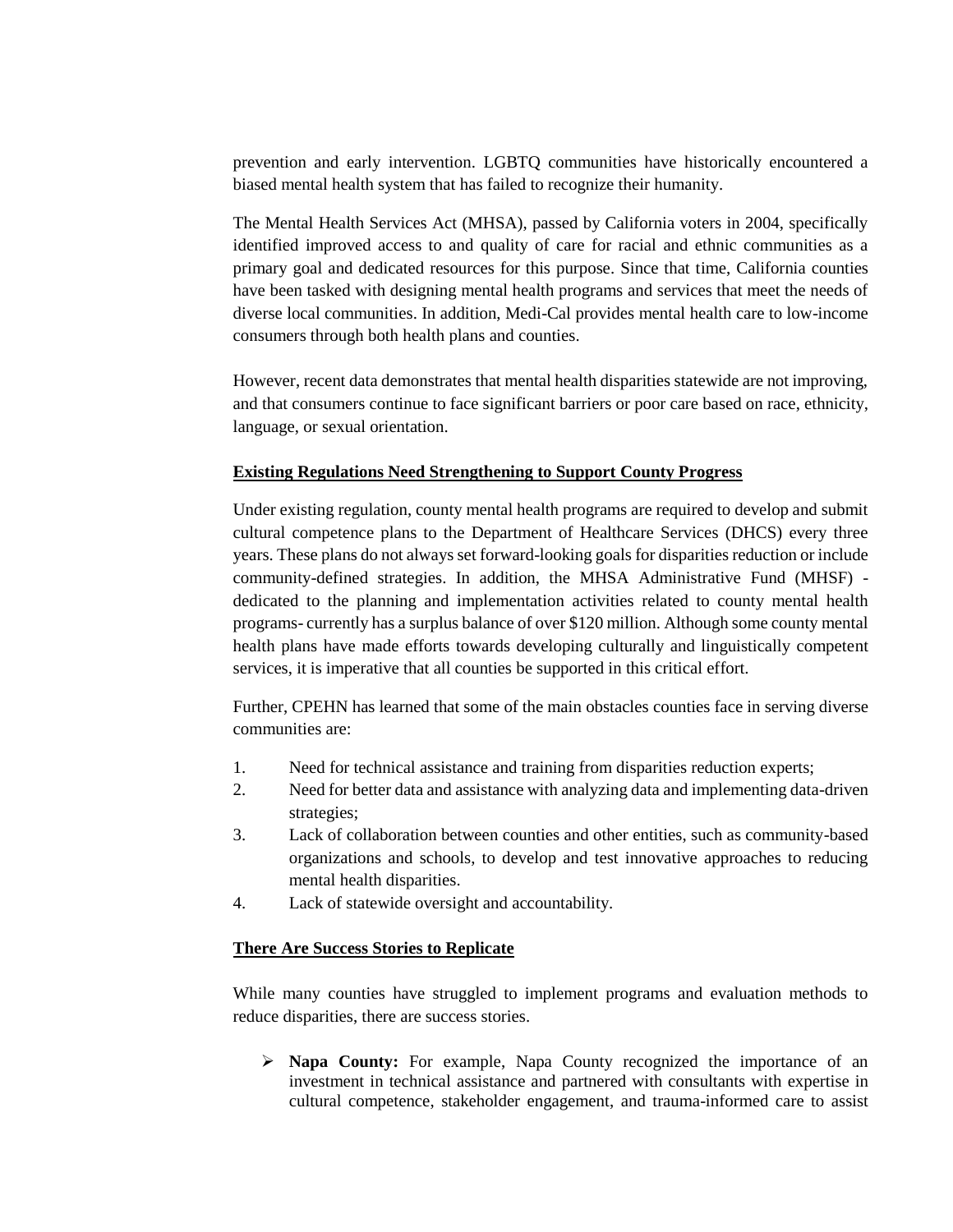them in the development of meaningful programs and services for different cultural and linguistic groups. As a result, Napa County identified three new programs and services to support the mental health needs of specific underserved populations, including American Canyon Filipinos, those living with trauma, and Native Americans.

 **San Francisco County:** In San Francisco, the County Behavioral Health Department used their MHSA funds to invest in the support of consultants with expertise in community research and data analysis to conduct a comparison between the demographics of behavioral health staff with the demographics of consumers. The Cultural Competence Plan found that while staff capacity mirrors or exceeds the language needs in the community, one notable exception is Cantonese. As a result, the department invested in language access experts to provide interpretation services in cases where staff couldn't meet the Cantonese language needs of consumers.

However, there are many other counties and community-based organizations that could be supported through an investment in ongoing funds for data, technical assistance, innovation and incentives to reduce disparities.

## **Ongoing Funds for Data, Technical Assistance, Innovation and Incentives Can Alleviate Disparities**

CPEHN has spoken with a number of County Behavioral Health Departments and community-based organizations<sup>1</sup>, and has identified specific ways in which this funding request can address challenges currently faced in addressing disparities:

- **Data:** Several counties identified data as a need for disparities reduction efforts.
	- o Fresno County identified a need for state assistance with developing appropriate data sources to analyze disparities, particularly expertise on methods to identify the needs of small populations.
	- o Other initiatives have successfully engaged experts in data projects. For example, the MHSOAC invested funds in developing a fiscal reporting tool that is now utilized by counties and stakeholders to make programmatic decisions.
- **Technical Assistance:** Several counties identified technical assistance as a need for disparities reduction efforts.
	- o Butte County shared past success with regional trainings sponsored by the California Institute for Behavioral Health Solutions and encouraged these activities to resume, particularly for small counties who often do not have in-house expertise in each issue.
	- o Yolo County expressed a need for technical assistance and support with the facilitation of a robust stakeholder process. Yolo County has previously been able to engage Resource Development Associates, an evaluation and

 $\overline{a}$ 

 $1$  Unless indicated otherwise, information is provided as background not as an endorsement of this proposal.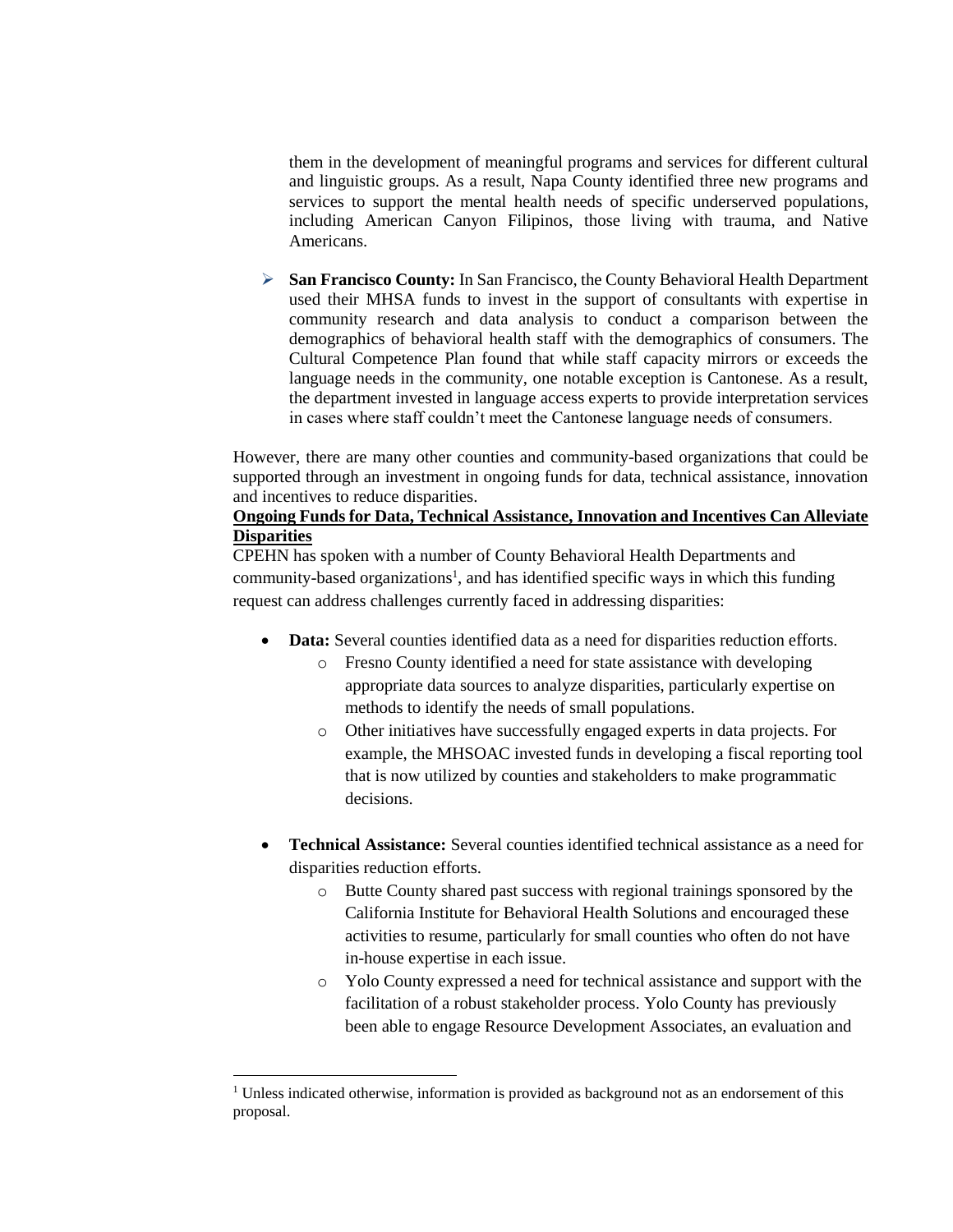consulting firm, to support the development of their mental health services programs.

- o Solano County partnered with the UC Davis Center for Reducing Health Disparities for technical assistance services in an effort to increase culturally appropriate services for county-specific unserved and underserved populations with low mental health utilization rates, including Latino, Filipino and LGBTQ+ populations.
- **Innovation:** Several CPEHN community partners in Orange County, Fresno County, and Alameda County identified the need to invest in non-traditional mental health providers to broaden the scope of mental health interventions available to communities of color and more effectively meet their needs.
	- o The Fresno Center for New Americans has received dollars from the Department of Public Health to develop and test strategies to promote mental health and wellness among Hmong adults and elders in Fresno County.
	- o The California Department of Public Health has engaged Loyola Marymount University to study the success of community-defined mental health practices.
- **Incentives:** Several counties expressed a need for the State to standardize mental health disparities performance goals and implement robust oversight and technical assistance to the counties. While standardizing state oversight and local performance goals holds great promise for reducing mental health disparities, investment will be needed since the MHSA is largely locally driven.
	- o San Bernardino County shared that the State had previously invested in a panel of experts to review county cultural competence strategies, and that was a useful method of driving change.
	- o In addition, a number of counties have been offered additional funds from the California Health Facilities Financing Authority for investing in mental health crisis response services (SB 82, 2013 and subsequent legislation). 41 counties successfully pursued this funding, resulting in the addition of hundreds of crisis response beds, mobile units, and personnel across the state.

## **Request**

The California Pan-Ethnic Health Network, the Steinberg Institute, #Out4MentalHealth, the Southeast Asia Resource and Action Center, the Latino Coalition for a Healthy California, and the California Black Health Network, request \$15 million, ongoing, from the MHSA Administrative Fund to be allocated to the Mental Health Services Oversight and Accountability Commission (MHSOAC) for the purpose of supporting County Behavioral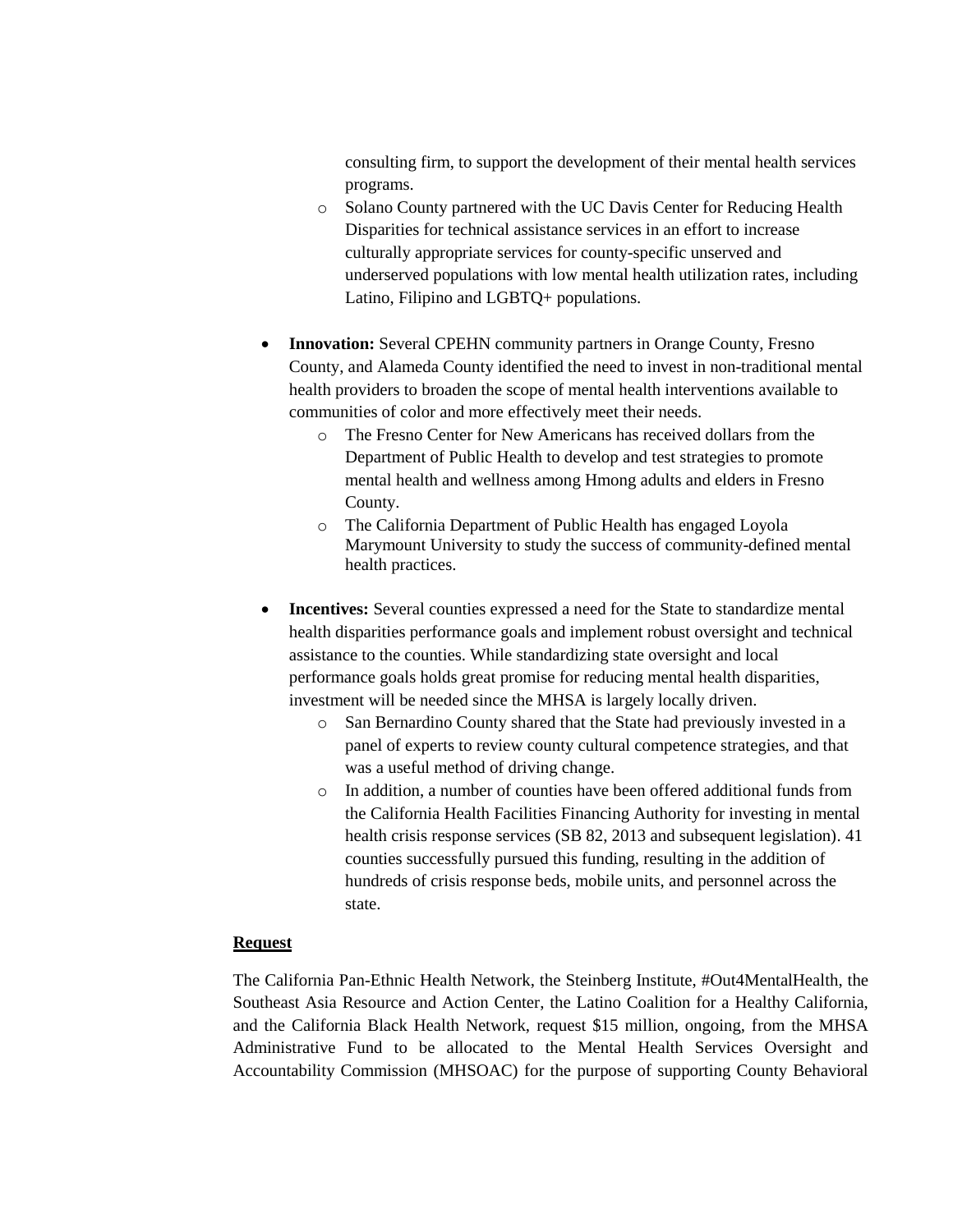Health Departments and stakeholders in meeting mental health disparities goals. The request addresses the key needs outlined above.

The funding amounts below are based on previous statewide mental health programs, such as the California Reducing Disparities Project. The California Reducing Disparities Project funded disparities reduction pilot projects, data evaluation, and technical assistance for an approximate cost of \$10.5 million annually. However, this project focused exclusively on five target populations and served only a minority of counties in the state. In addition, the project did not contain an incentives portion, which is critical to drive long-term institutional change. This funding request is adjusted to account for the increased scope.

The MHSOAC would be responsible for administering the funds for the following purposes:

- **Data:** \$4 million to produce statewide and county level data on mental health disparities, including but not limited to disparities related to access and outcomes by race, language, age, gender identity, sexual orientation, and disability status. This includes providing technical assistance to counties, directly or through a technical assistance provider, regarding use of disparities data, including community-driven data, to drive performance improvement.
- **Technical Assistance:** \$4 million to contract with one or more consultants with expertise in cultural competency, stakeholder engagement, language access, and trauma informed care, to assist counties in the development of population-specific and community-driven approaches to reducing disparities. Technical assistance should also be provided to support counties with the facilitation of stakeholder engagement in the development of disparities reduction strategies. Finally, the MHSOAC shall convene, or contract with a consultant to convene, cross-county learning collaboratives related to disparities reduction.
- **Innovation: \$**4 million for the MHSOAC to provide funds to counties, communitybased organizations, schools, or other entities to develop and implement communitydefined or population-specific approaches to mental health for underserved communities. These programs must contain an evaluation component and have a sustainability plan contingent on the program having positive results.
- **Incentives:** \$3 million for the MHSOAC to provide funds to counties, school districts, courts, or other state programs as incentive payments for work related to disparities reduction, including for providing additional cultural competency training to staff, engaging new or diverse stakeholders in the process, or producing outcomes related to disparities reduction.

The MHSOAC must convene an advisory committee to guide the disparities reduction work, including consumers, providers, counties, disparities reduction experts, and members of the